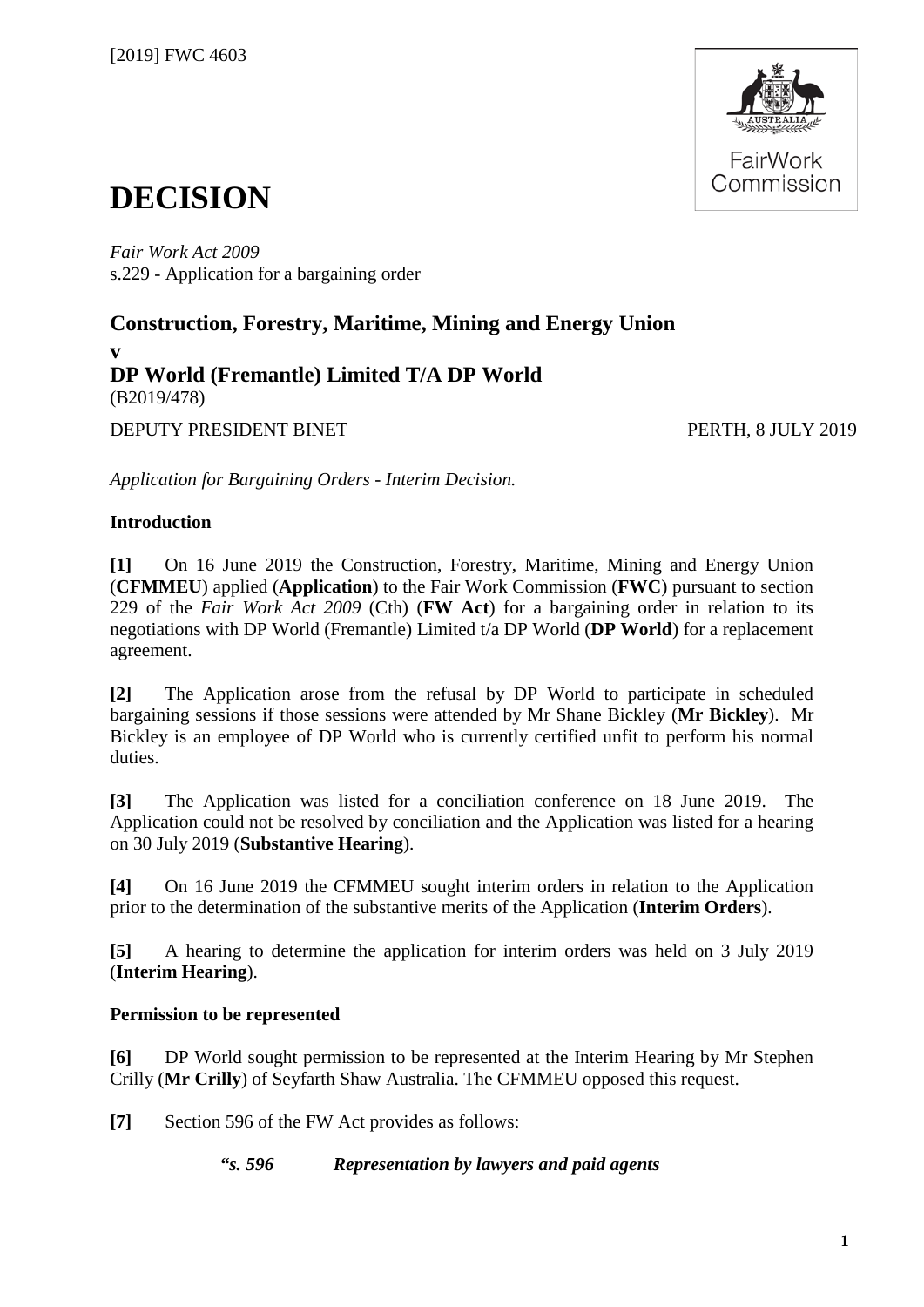- *(1) Except as provided by subsection (3) or the procedural rules, a person may be represented in a matter before FWA (including by making an application or submission to FWA on behalf of the person) by a lawyer or paid agent only with the permission of FWA.*
- *(2) FWA may grant permission for a person to be represented by a lawyer or paid agent in a matter before FWA only if:* 
	- *(a) it would enable the matter to be dealt with more efficiently, taking into account the complexity of the matter; or*
	- *(b) it would be unfair not to allow the person to be represented because the person is unable to represent himself, herself or itself effectively; or*
	- *(c) it would be unfair not to allow the person to be represented taking into account fairness between the person and other persons in the same matter."*

**[8]** DP World submitted that the Interim Hearing would be attended by complexity because it involved questions as to the extent, if at all, the good faith bargaining obligations require an employer to accommodate the attendance of an employee at bargaining meetings who is not themselves a bargaining representative; the scope and extent of the FWC's powers under sections 230 and 231 of the FW Act and the appropriate approach to an application for interim orders.

**[9]** DP World submitted that in light of the complexity of the matter the application for interim orders could be determined more efficiently if it was represented by an experienced advocate with professional obligations to the FWC, who would be able to assist the FWC.

**[10]** DP World submitted that it was unable to effectively represent itself because it was concurrently engaged in other proceedings in the FWC, including urgent proceedings under section 418 of the FW Act in matter C2019/3975, and a range of other arbitral proceedings.

**[11]** DP World indicated that it would not oppose the granting of permission to be represented to the CFMMEU if it were sought. DP World noted that if permission to be represented was not sought by the CFMMEU that the CFMMEU would be represented by Mr Luke Edmonds (**Mr Edmonds**), a solicitor employed by the CFMMEU.

**[12]** The CFMMEU opposed the granting of permission to be represented to DP World on the grounds that the only matter to be determined by the FWC at the Interim Hearing is the appropriate approach to the making of interim orders. The CFMMEU submitted that tests to be applied are not complex and should be well known to any senior human resource professional or junior legal practitioner.

**[13]** The CFMMEU submitted that in the absence of any identified clashes of listing dates, in light of the availability of Seyforth Shaw Australia to assist in the preparation of submissions and given the qualifications and experience of its in house personnel that DP World had not demonstrated that it is in fact unable to effectively represent itself.

**[14]** In *Warrell v Walton[1](#page-11-0)* the Federal Court held that: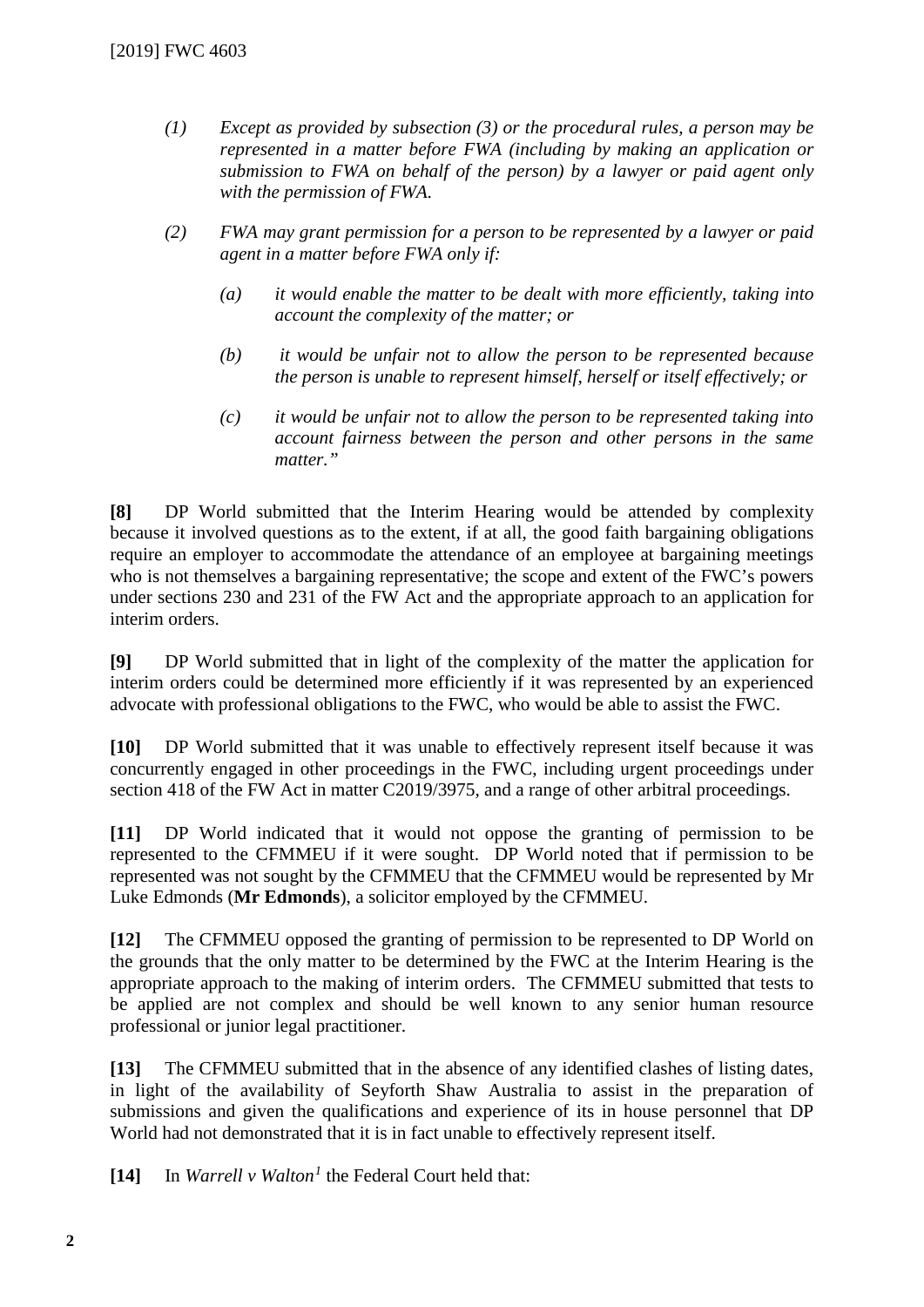*A decision to grant or refuse "permission" for a party to be represented by "a lawyer" pursuant to s 596 cannot be properly characterised as a mere procedural decision. It is a decision which may fundamentally change the dynamics and manner in which a hearing is conducted. It is apparent from the very terms of s 596 that a party "in a matter before FWA" must normally appear on his own behalf. That normal position may only be departed from where an application for permission has been made and resolved in accordance with law, namely where only one or other of the requirements imposed by s 596(2) have been taken into account and considered. The constraints imposed by s 596(2) upon the discretionary power to grant permission reinforce the legislative intent that the granting of permission is far from a mere "formal" act to be acceded to upon the mere making of a request. Even if a request for representation is made, permission may be granted "only if" one or other of the requirements in s 596(2) is satisfied. Even if one or other of those requirements is satisfied, the satisfaction of any requirement is but the condition precedent to the subsequence exercise of the discretion conferred by s 596(2): i.e., "FWA may grant permission…". The satisfaction of any of the requirements set forth in s 596(2)(a) to (c) thus need not of itself dictate that the discretion is automatically to be exercised in favour of granting "permission".*

**[15]** While the Interim Hearing does not require a final determination of the merits of the Application it does require a finding to made as to whether there is a serious question to be tried.[2](#page-11-1) This requires at least a cursory consideration of the obligations imposed on the parties by, and the scope and extent of the FWC's powers under, sections 230 and 231 of the FW Act. Taking into account the complexity of the issues to be considered I was satisfied that granting leave to DP World to be represented would enable the matter to be dealt with more efficiently.

**[16]** Given Mr Edmond's extensive experience and skill as an industrial advocate I was not of the view that this created unfairness as between the parties.

**[17]** At the Interim Hearing Mr Edmonds appeared on behalf of the CFMMEU and called Mr Adrian Evans (**Mr Evans**) as a witness. Mr Evans is the Divisional Branch Secretary of the WA Branch of the Maritime Union of Australia Division of the CFMMEU. As part of this role he has responsibility for representing members of the CFMMEU to be covered by the Replacement Fremantle Agreement.

**[18]** DP World was represented at the Interim Hearing by Mr Crilly of Seyforth Shaw Australia who called Mr Glenn Donald Wayne (**Mr Wayne**) as a witness. Mr Wayne is the General Manager – Operations at DP World's Brisbane Terminal. He was the acting General Manager – Operations of the DP World's Fremantle Terminal for a period of roughly 6 months in 2014. As a consequence of management changes at the Fremantle Terminal Mr Wayne is participating in the negotiations for the replacement Fremantle Agreement.

#### **Background**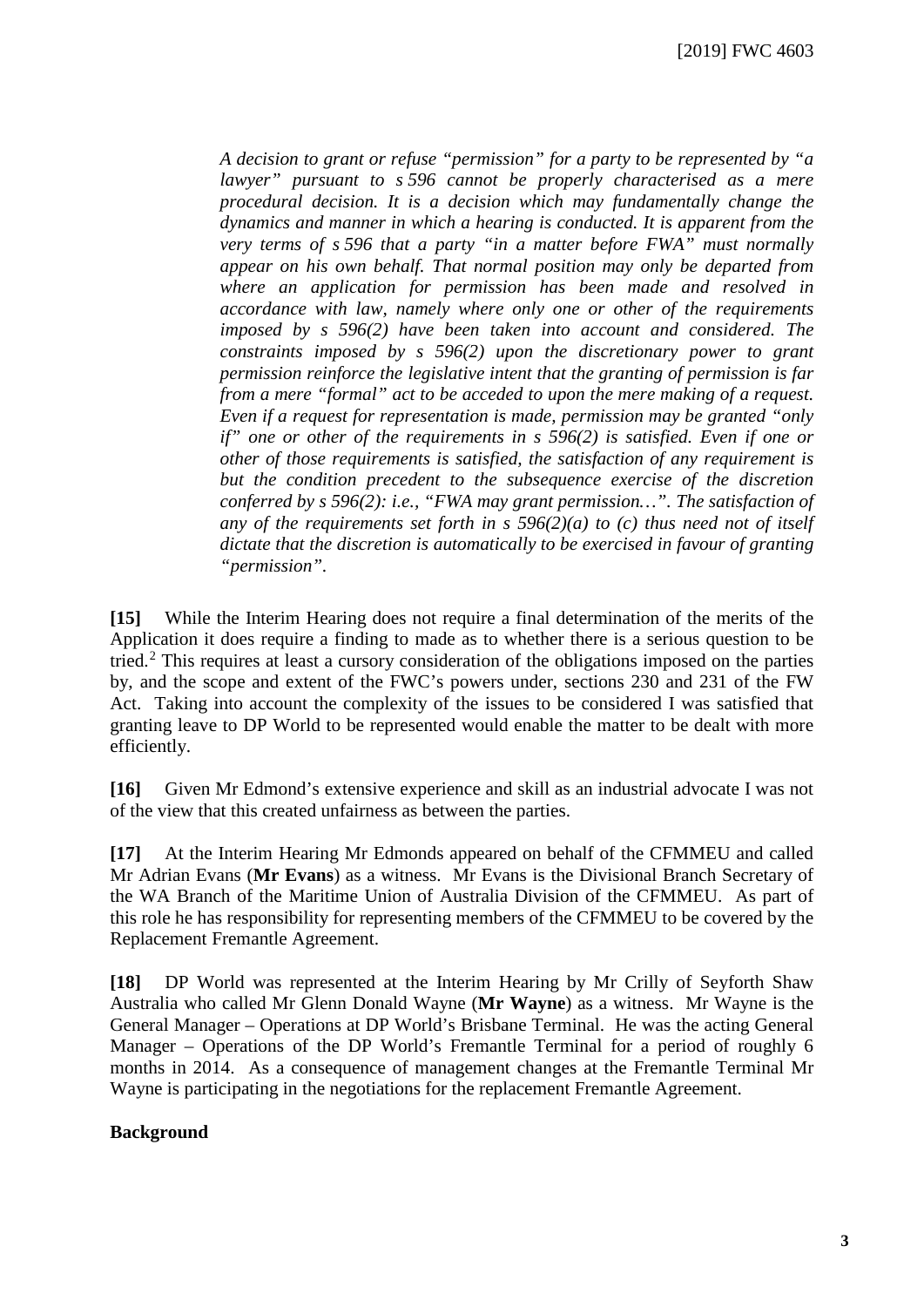**[19]** DP World is part of the DP World Australia group of companies which employs employees to perform stevedoring duties at its container terminal operations in the Ports of Brisbane, Melbourne, Sydney and Fremantle pursuant to the terms of the following agreements (**Existing Agreements**):

- a. *DP World Brisbane Enterprise Agreement 2016*;
- b. *DP World Melbourne Enterprise Agreement 2016*;
- c. *DP World Sydney Enterprise Agreement 2015*; and
- d. *DP World Fremantle Enterprise Agreement 2015* (**Fremantle Agreement**).

**[20]** The Existing Agreements are each composed of a "Part A" which is identical in each of the Existing Agreements and a "Part B" which consists of terms and conditions that apply locally at each separate Terminal location.

**[21]** The CFMMEU is covered by the terms of each of the Existing Agreements.

**[22]** Bargaining to replace the Existing Agreements commenced by way of a Notice of Employee Representational Rights (**NEER**) issued by DP World on or around 16 August 2018.[3](#page-11-2)

**[23]** The CFMMEU and DP World have been involved in negotiations in relation to Part A of the proposed replacement agreements (**Replacement Agreements**) since the NEER was issued.<sup>[4](#page-11-3)</sup>

**[24]** The CFMMEU's bargaining team for the purposes of the Part B discussions to replace the Fremantle Agreement is composed of officials of the CFMMEU and representatives from DP World's workforce who are elected to the Employee Representative Committee (**ERC**). It is Mr Evan's evidence that it is a longstanding custom and practise at this worksite that the bargaining team for the workforce is constituted this way.[5](#page-12-0)

**[25]** Mr Bickley is a member of the ERC. He is currently certified unfit to perform his normal duties due to a back injury he has sustained. He has lodged a worker's compensation claim in relation to the injury but this claim has not yet been accepted by the insurers.<sup>[6](#page-12-1)</sup> Mr Wayne asserts that the CFMMEU has never previously requested that that an employee certified unfit for work participate in bargaining meetings.

**[26]** The parties first met in relation to the Part B negotiations for the proposed Fremantle Agreement on 1-2 May 2019 (**Replacement Fremantle Agreement**). [8](#page-12-3) According to Mr Evans at this meeting the parties simply outlined their respective claims in relation to Part B and there was limited substantive negotiations.<sup>[9](#page-12-4)</sup>

**[27]** The next scheduled Part B negotiations occurred on 30-31 May 2019.[10](#page-12-5) According to Mr Evans on 29 May 2019 Mr Bickley contacted Mr George Coffey (**Mr Coffey**), DP World's Labour Manager, and informed Mr Coffey that he would be attending the negotiations the following day. Mr Evan's says that Mr Bickley provided Mr Coffey with a medical certificate certifying Mr Bickley fit to attend the negotiations (**Medical Certificate**). [11](#page-12-6)

**[28]** According to Mr Evans later the same day Ms Heather Stevenson, DP World's National Compensation Manager, contacted Mr Bickley and informed him that he would not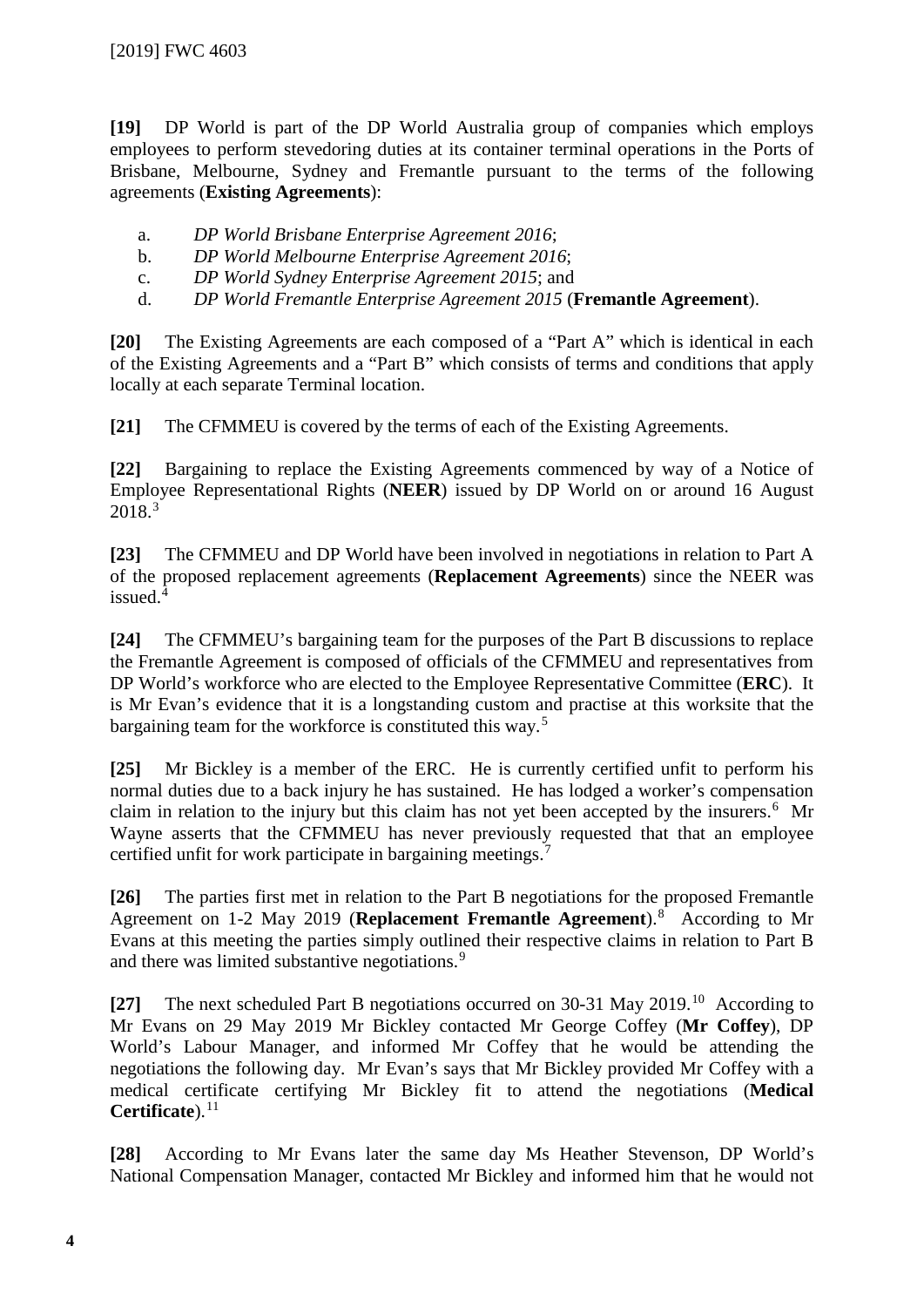be permitted to attend the scheduled negotiations the following day without a return to work program being put in place. [12](#page-12-7)

**[29]** The Part B negotiations for the Replacement Fremantle Agreement proceeded on 30 and 31 May 2019 in Mr Bickley's absence while he obtained a return to work program. Mr Bickley obtained a return to work program from Freshstart Injury Management (**Return to Work Program**) and, according to Mr Evan's, duly provided the Return to Work Program to DP World.<sup>[13](#page-12-8)</sup>

**[30]** The next bargaining for the Replacement Fremantle Agreement was scheduled to occur on 13 and 14 June 2019 at the CFMMEU offices in Fremantle. Mr Bickley attended the CFMMEU offices in Fremantle to participate in those negotiations.[14](#page-12-9)

**[31]** Before negotiations commenced on 13 June 2019 an exchange occurred between the CFMMEU bargaining representatives and the DP World bargaining representatives. Mr Evans and Mr Wayne have different recollections about precisely what was said but in essence agree that DP World representatives expressed concern about Mr Bickley's attendance at the meeting and indicated that DP World had not received a copy of Mr Bickley's Medical Certificate or his Return to Work Program.<sup>[15](#page-12-10)</sup>

**[32]** The negotiations did not proceed, and the DP World negotiation team withdrew from the CFMMEU premises.

**[33]** The same day the CFMMEU provided a copy of the Medical Certificate and the Return to Work Program to DP World. According to Mr Wayne, a review of the medical documentation identified some issues of concern for DP World which required further investigation. DP World informed the CFMMEU in writing that DP World would only participate in the scheduled Part "B" negotiations for the Replacement Fremantle Agreement if Mr Bickley did not attend. [16](#page-12-11)

**[34]** In a letter to the CFMMEU sent the same day DP World set out the grounds for refusing to negotiate in the presence of Mr Bickley. In summary those grounds were:

- a. DP World could find no evidence that Mr Bickley had provided the medical certificate to Mr Coffey as asserted by Mr Bickley.
- b. Alleged errors in the Return to Work program
- c. The Return To Work program had not been provided in a timely manner to DP World and had not been prepared in genuine consultation with DP World.
- d. Mr Bickley had not attended any earlier negotiations for the Part B Proposed Fremantle Agreement.

**[35]** The CFMMEU refused to remove Mr Bickley from its negotiating team and, as a consequence, DP World cancelled the Part "B" negotiations scheduled for that day and the following day. $17$ 

**[36]** The CFMMEU have since proposed times and dates for further bargaining meetings however DP World have to date declined to attend and participate in bargaining at those times and dates.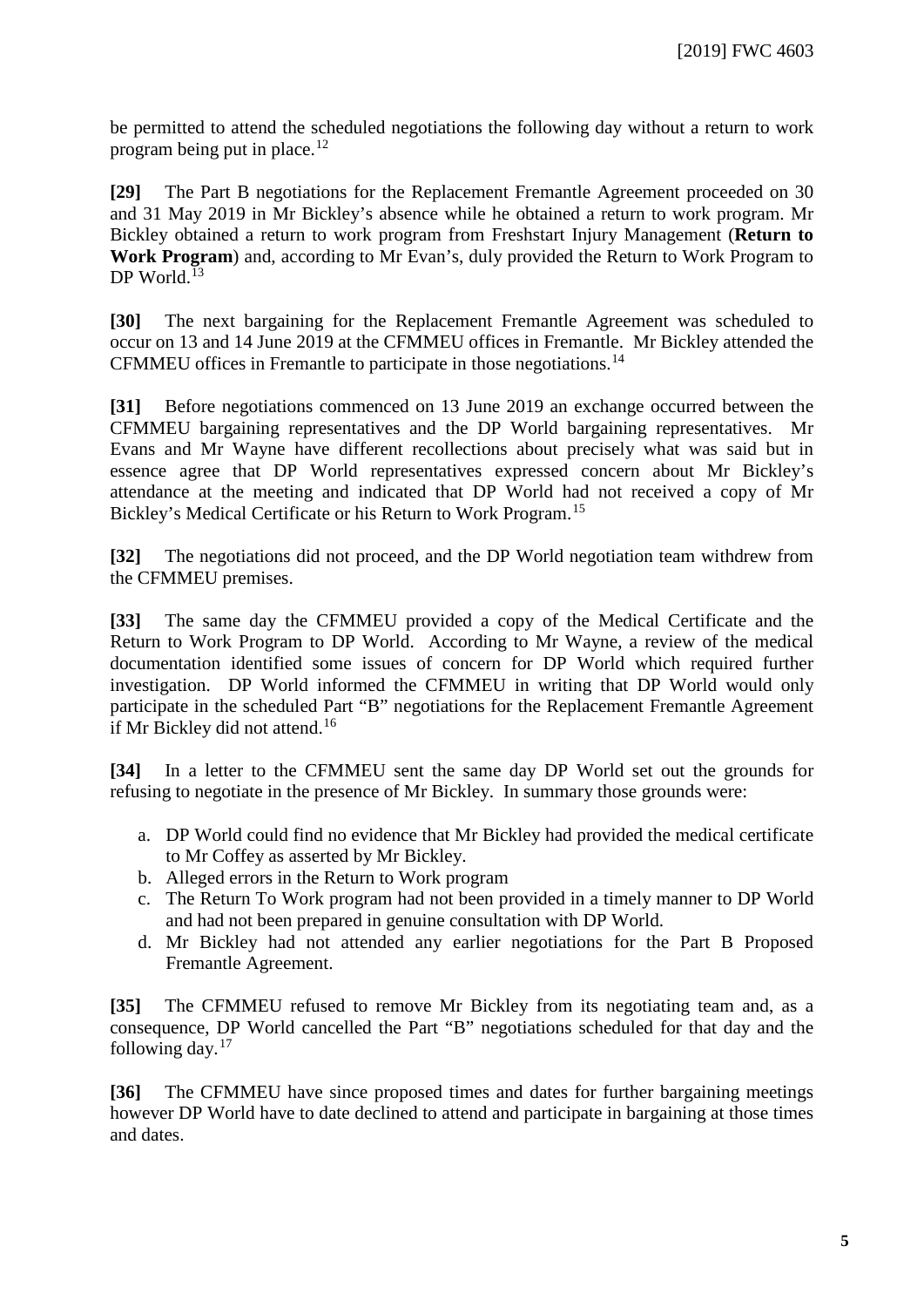**[37]** The CFMMEU assert that Mr Bickley is an integral part of their bargaining team given his election as a representative of the workforce to the ERC and his long history in the workplace.

**[38]** The CFMMEU maintains that the conduct of DP World is in breach of its good faith bargaining obligations set out in section 228 of the FW Act to:

- a. Attend and participate in meetings at reasonable times;
- b. Refrain from capricious and unfair conduct that undermines collective bargaining; and
- c. Recognise and bargain with other bargaining representatives for the agreement.

**[39]** The CFMMEU sent a notice of concerns to DP World at 10:46am on 14 June 2019 seeking a response by close of business that day (**Notice of Concerns**). No response was received. As a consequence, the CFMMEU applied for bargaining orders on 16 June 2019. The Application is set down for hearing on 30 July 2019.<sup>[18](#page-12-13)</sup>

**[40]** The CFMMEU seeks interim orders pursuant to section 589(2) of the FW Act requiring DP World to meet and bargain with the CFMMEU, including Mr Bickley if the CFMMEU so determines, until the Application is finally heard and determined.

### **Key Statutory Provisions**

**[41]** Section 589 of the Act provides that:

#### *"s.589 Procedural and interim decisions*

- *(1) The FWC may make decisions as to how, when and where a matter is to be dealt with.*
- *(2) The FWC may make an interim decision in relation to a matter before it.*
- *(3) The FWC may make a decision under this section:* 
	- *(a) on its own initiative; or*
	- *(b) on application.*
- *(4) This section does not limit the FWC's power to make decisions."*
- **[42]** Section 229 of the FW Act provides that:

# *"s.229 Applications for bargaining orders*

*Persons who may apply for a bargaining order* 

*(1) A bargaining representative for a proposed enterprise agreement may apply to the FWC for an order (a bargaining order) under section 230 in relation to the agreement.* 

*Note: See also section 255A (limitations relating to greenfields agreements).* 

*Multi-enterprise agreements*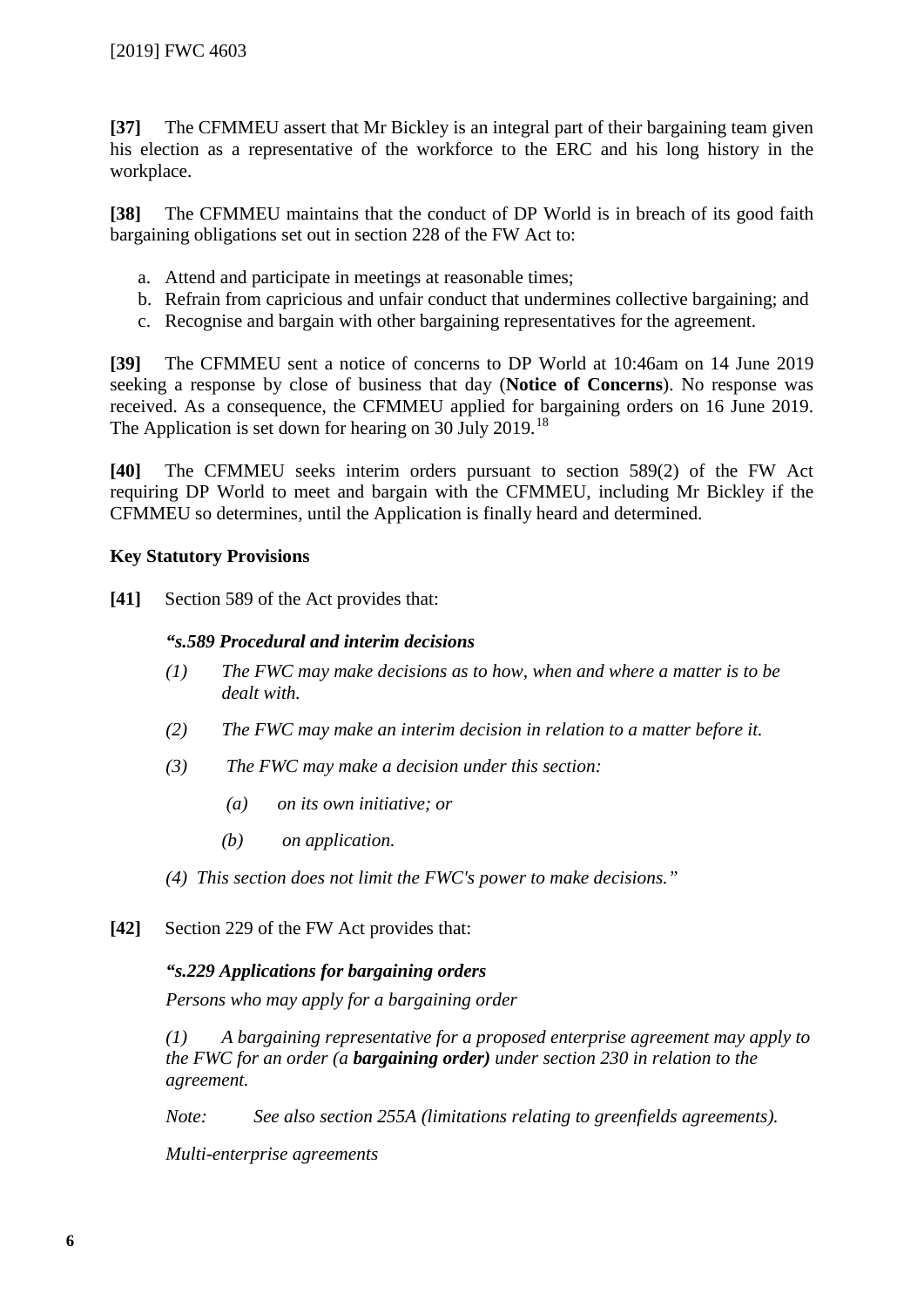*(2) An application for a bargaining order must not be made in relation to a proposed multi-enterprise agreement unless a low-paid authorisation is in operation in relation to the agreement.* 

#### *Timing of applications*

- *(3) The application may only be made at whichever of the following times applies:* 
	- *(a) if one or more enterprise agreements apply to an employee, or employees, who will be covered by the proposed enterprise agreement:* 
		- *(i) not more than 90 days before the nominal expiry date of the enterprise agreement, or the latest nominal expiry date of those enterprise agreements (as the case may be); or*
		- *(ii) after an employer that will be covered by the proposed enterprise agreement has requested under [subsection](http://www8.austlii.edu.au/cgi-bin/viewdoc/au/legis/cth/consol_act/fwa2009114/s235.html#subsection) 181(1) that employees approve the agreement, but before the agreement is so approved;*
	- *(b) otherwise--at any time.*

*Note: An employer cannot request employees to approve the agreement under [subsection](http://www8.austlii.edu.au/cgi-bin/viewdoc/au/legis/cth/consol_act/fwa2009114/s235.html#subsection) 181(1) until 21 days after the last notice of employee representational rights is given.* 

*Prerequisites for making an application* 

- *(4) The bargaining representative may only apply for the bargaining order if the bargaining representative:* 
	- *(a) has concerns that:* 
		- *(i) one or more of the bargaining representatives for the agreement have not met, or are not meeting, the good faith bargaining requirements; or*
		- *(ii) the bargaining process is not proceeding efficiently or fairly because there are multiple bargaining representatives for the agreement; and*
	- *(b) has given a written notice setting out those concerns to the relevant bargaining representatives; and*
	- *(c) has given the relevant bargaining representatives a reasonable time within which to respond to those concerns; and*
	- *(d) considers that the relevant bargaining representatives have not responded appropriately to those concerns.*

*Non-compliance with notice requirements may be permitted*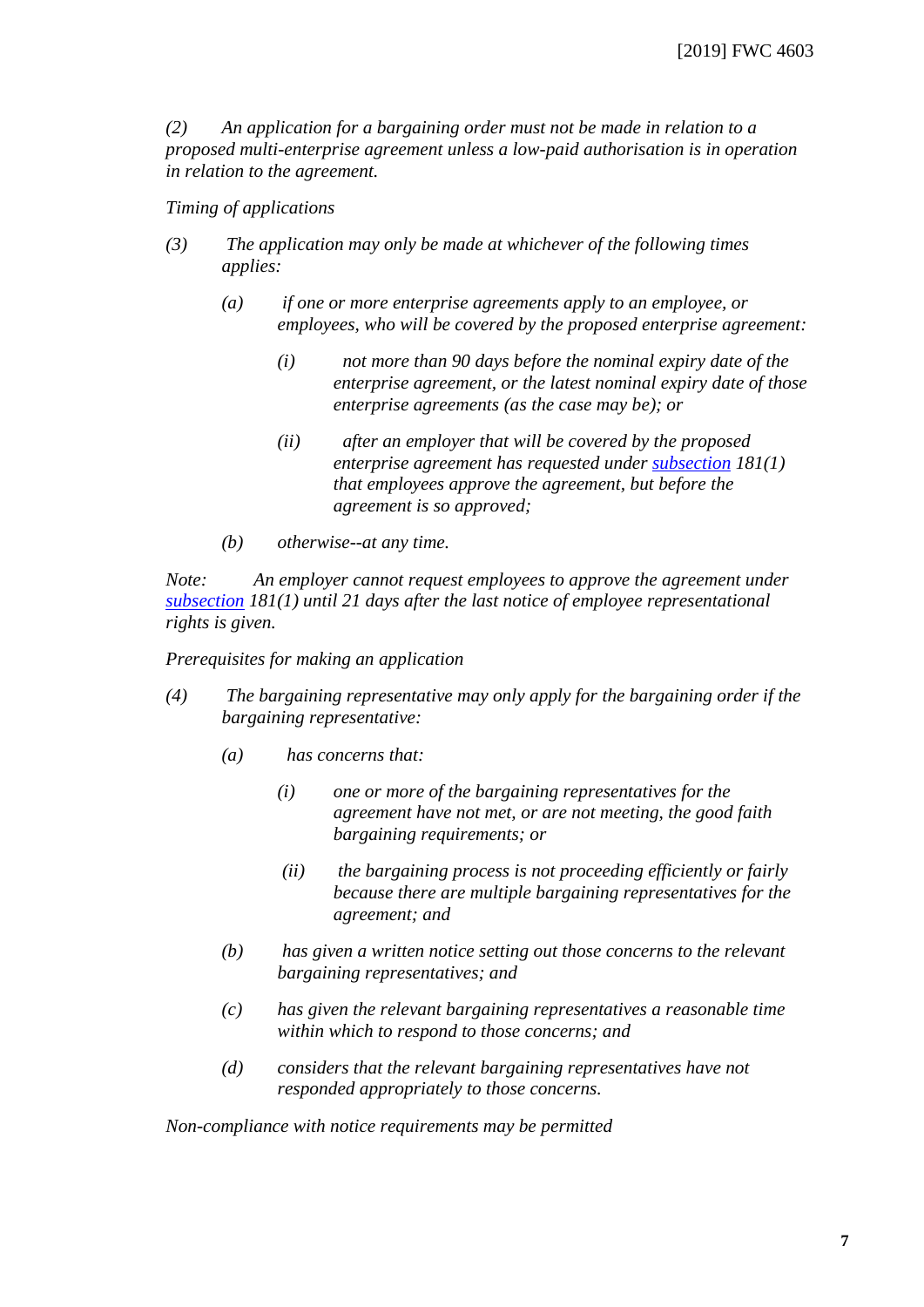- *(5) The FWC may consider the application even if it does not comply with [paragraph](http://www8.austlii.edu.au/cgi-bin/viewdoc/au/legis/cth/consol_act/fwa2009114/s238.html#paragraph) (4)(b) or (c) if the FWC is satisfied that it is appropriate in all the circumstances to do so.*
- **[43]** Section 228 of the FW Act provides that:
	- *"s.228 Bargaining representatives must meet the good faith bargaining requirements*
	- *(1) The following are the good faith bargaining requirements that a bargaining representative for a proposed enterprise agreement must meet:*
		- *(a) attending, and participating in, meetings at reasonable times;*
		- *(b) disclosing relevant information (other than confidential or commercially sensitive information) in a timely manner;*
		- *(c) responding to proposals made by other bargaining representatives for the agreement in a timely manner;*
		- *(d) giving genuine consideration to the proposals of other bargaining representatives for the agreement, and giving reasons for the bargaining representative's responses to those proposals;*
		- *(e) refraining from capricious or unfair conduct that undermines freedom of association or collective bargaining;*
		- *(f) recognising and bargaining with the other bargaining representatives for the agreement.*

*Note: See also section 255A (limitations relating to greenfields agreements).*

*(2) The good faith bargaining requirements do not require:*

- *(a) a bargaining representative to make concessions during bargaining for the agreement; or*
- *(b) a bargaining representative to reach agreement on the terms that are to be included in the agreement."*

# **Consideration**

**[44]** The power granted under section 589(2) of the FW Act to make an interim decision in relation to a matter also incorporates a power to make an interim order.<sup>[19](#page-12-14)</sup>

**[45]** The power to make an interim order is discretionary. In determining whether to exercise that discretion the FWC applies principles substantially similar to those applied by the Courts in determining whether interlocutory relied ought to be granted.<sup>[20](#page-12-15)</sup>

**[46]** Those principles require the FWC in determining whether or not to make an interim order to determine whether<sup>21</sup>:

- a. there is a serious question to be tried; and
- b. the balance of convenience favours the granting of the interim order sought.<sup>[22](#page-12-17)</sup>

*Is there a Serious Question to be Tried?*

**[47]** The prerequisites for making an application for a bargaining order are set out in section 229 of the FW Act.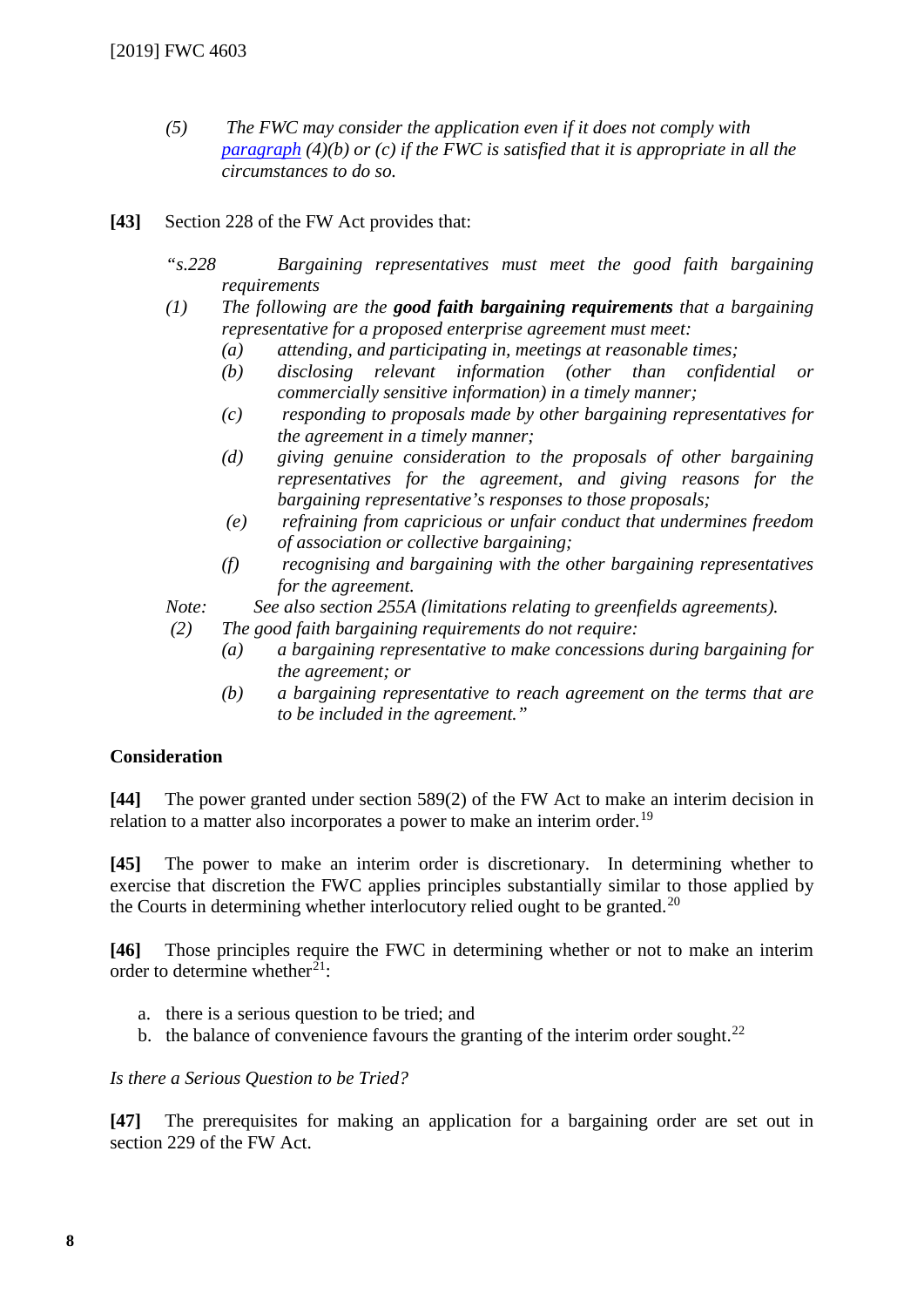**[48]** As a bargaining representative for the Proposed Fremantle Agreement the CFMMEU has standing to make an application for a bargaining order.

**[49]** The Fremantle Agreement expired on 28 February 2019 therefore the Application was bought not more than 90 days before its nominal expiry date.

**[50]** The CFMMEU are concerned that DP World has not met, and is not meeting, the good faith requirements set out in the FW Act by refusing to attend and participate in meetings attended by Mr Bickley.

**[51]** The good faith bargaining obligations set out in section 228 of the FW Act oblige the CFMMEU and DP World inter alia to:

- a. attend and participate in meetings at reasonable times;
- b. refrain from capricious and unfair conduct that undermines collective bargaining; and
- c. recognise and bargain with other bargaining representatives for the agreement.

**[52]** DP World submit that Mr Bickley is not a bargaining representative for the purposes of the Act and that it is not capricious or unfair to refuse to meet with an employee who has not been part of the bargaining process to date, whose importance to the bargaining process has not been clearly articulated and who DP World are not satisfied is medically fit to participate.[23](#page-12-18)

**[53]** DP World refused to attend and participate in scheduled meetings on 13 and 14 June 2019 if Mr Bickley attended those meetings. The CFMMEU also assert that DP World refused to permit Mr Bickley to attend the bargaining meetings held on 30 and 31 May 2019. The CFMMEU have since proposed times and dates for further bargaining meetings for Part B of the Fremantle Replacement Agreement however DP World have to date declined to attend and participate in bargaining at those times and dates and have not indicated when they will be available to attend and participate in further bargaining meetings

**[54]** The evidence currently before me is that the long standing custom and practice is that the CFMMEU bargaining team for Part B negotiations at the Fremantle Terminal is composed of officials of the CFMMEU and members of the ERC.<sup>[24](#page-12-19)</sup>

**[55]** Mr Bickley is a member of the ERC. Mr Bickley has provided a medical certificate and a Return to Work program certifying him fit to participate in negotiations. There is currently no medical evidence before me to suggest that he is not fit to participate in negotiations.

**[56]** Mr Bickley did not attend the first Part B negotiations for the Replacement Fremantle Agreement. However the evidence currently before me is that he endeavoured to attend all other bargaining meetings but his attendance has been opposed by DP World. In any event Mr Wayne conceded in cross examination that the make up of DP World's bargaining team has changed in the course of the negotiations.

**[57]** DP World have not identified any authority for the proposition that an employer is entitled to determine the make up of the bargaining team of a bargaining representative where that bargaining representative is a 'corporate entity' as opposed to an individual. Nor that each member of each bargaining team must attend every bargaining meeting in order to be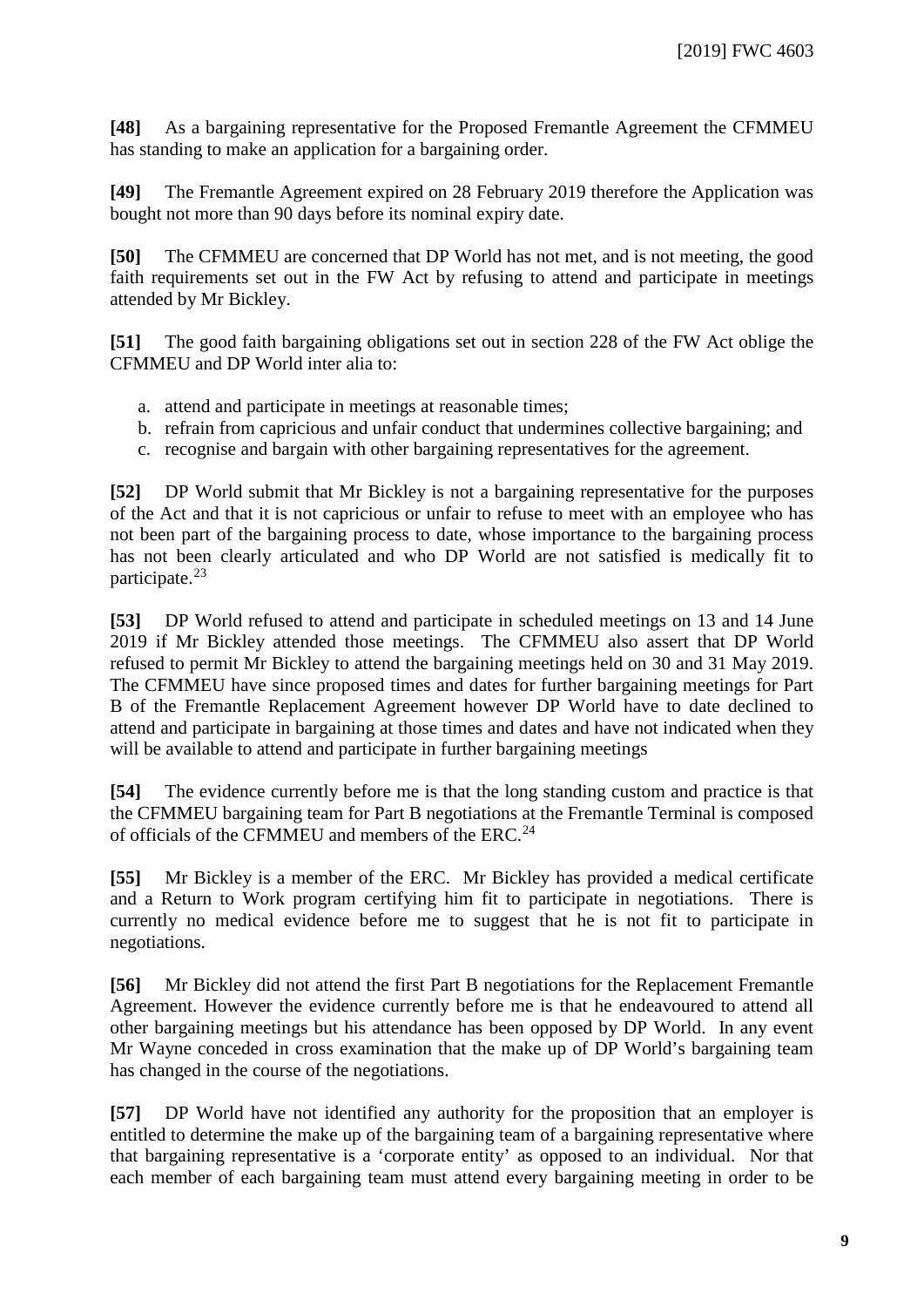eligible to attend future bargaining meetings. Nor that a bargaining representative must satisfy other bargaining representatives of the value of the contribution which might be made by each member of its bargaining team.

**[58]** The CFMEU provided written notice to DP World setting out the nature of its concerns at 10:46am on 14 June 2019, seeking a response by close of business that day. No response was received.

**[59]** The CFMMEU considered that DP World did not respond appropriately to those concerns and therefore the CFMMEU applied for bargaining orders on 16 June 2019.

**[60]** DP World assert that the CFMMEU did not provide it with a reasonable time within which to respond to its concerns before filing this Application.<sup>[25](#page-12-20)</sup>

**[61]** Without finally deciding the issue, I note that the question of Mr Bickley's attendance at Part B negotiations for the Replacement Fremantle Agreement appears to have been raised and considered by DP World from as early as 29 May 2019. Even if it were not, it was the subject of discussion between the parties, and of a detailed letter by Mr Craig Pedler, General Manager Operations at the Fremantle Terminal, setting out DP World's position, on 13 June 2019. The CFMMEU's concerns therefore were not concerns which DP World were unaware or which DP World had not had an opportunity to give some consideration. Arguably a matter of which a party is already aware might reasonably be expected to take less time to consider than a matter not previously brought to their attention. There is no evidence currently before me that DP World indicated to the CFMMEU that it required any additional time to consider and respond to the concerns than the deadline set out in the Notice of Concerns.

**[62]** I also note that section 229(5) of the FW Act provides that the FWC may consider an application for bargaining orders even if the applicant for the bargaining orders has not given notice of its concerns and/or not given the relevant bargaining representative a reasonable time in which to respond to those concerns, if the FWC is satisfied that it is appropriate in all the circumstances to do so.

**[63]** In the circumstances I am satisfied that there exists a serious question to be tried.

*Does the balance of convenience favour the granting of the interim order sought?*

**[64]** The CFMMEU submit that it requires the assistance of Mr Bickley to bargain with DP World and that a delay in completing negotiations due to a refusal by DP World to participate in bargaining in which he is involved will cause detriment to its members.<sup>[26](#page-12-21)</sup>

**[65]** The CFMMEU submit that, provided that Mr Bickley is certified fit to attend the meetings, DP World suffer no detriment if he attends those meetings until the Application is finally determined. [27](#page-12-22) 

**[66]** DP World submit that the granting of an interim order is futile because no further bargaining meetings are scheduled before the date of the Substantive Hearing. DP World also submit there is no evidence of a prejudice to the CFMMEU if Mr Bickley does not participate in the bargaining and that no prejudice arises because the parties have negotiated in the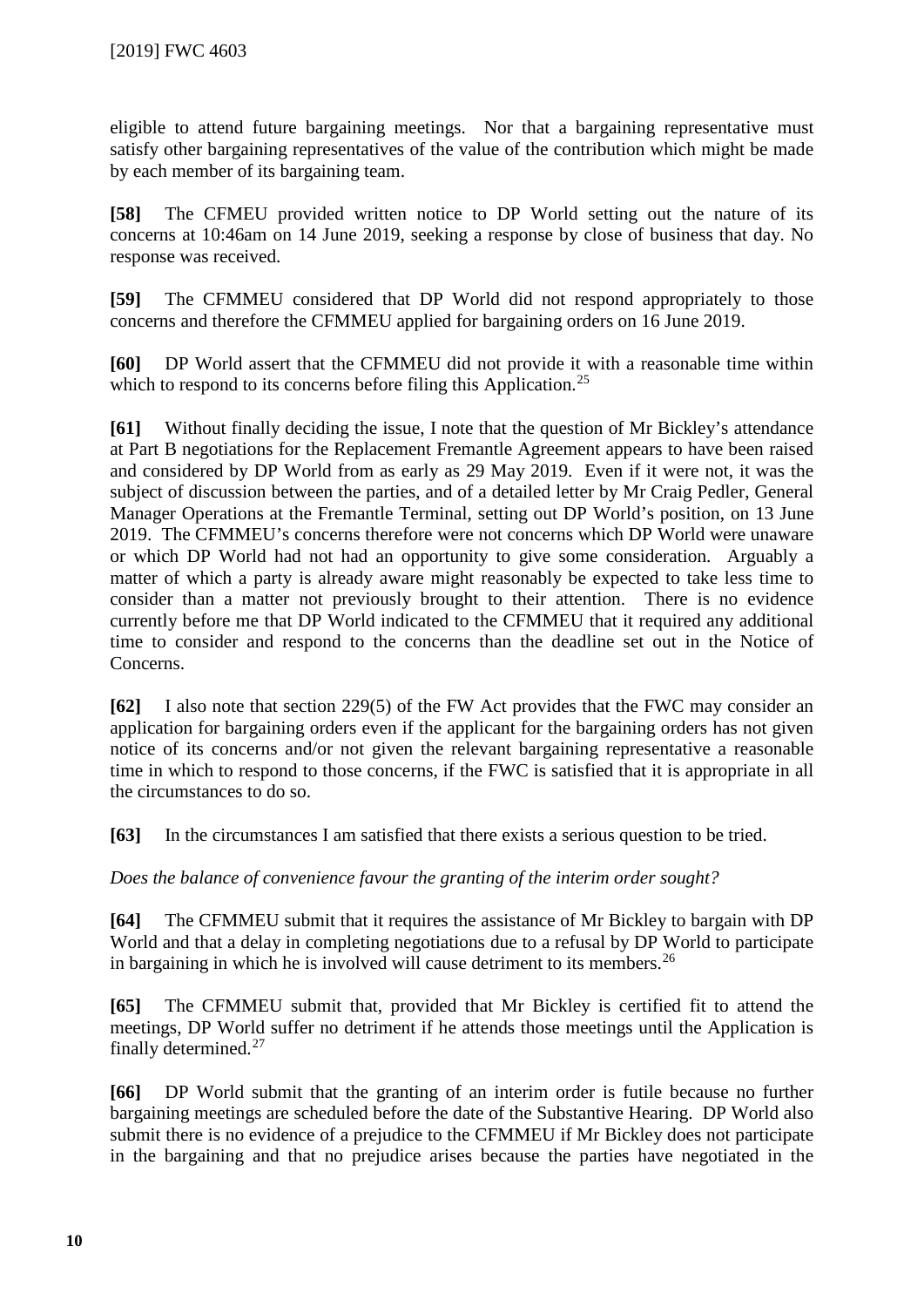absence of Mr Bickley effectively to date. DP World further submit that the CFMMEU members face no detriment because the Part A negotiations are proceeding nationally.

**[67]** DP World declined to participate in the Part "B" bargaining scheduled for 13 and 14 June 2019 if Mr Bickley participated in those negotiations. The CFMMEU have since proposed times and dates for further bargaining meetings however DP World have to date declined to attend and participate in bargaining at those times and dates.

**[68]** A delay in the conclusion of negotiations means a longer period of uncertainty for the workforce as to the terms and conditions of their employment in the future and a delay in receiving the benefit of any improvements in entitlements or conditions secured in the course of bargaining.

**[69]** The Substantive Hearing is not scheduled to occur until 30 July 2019. Presuming that the parties file closing written submissions, after they have acquired transcript of the proceedings, and that the decision were to issue within the timeframes the FWC aims to achieve, the Application is unlikely to be finally determined before late September. The good faith bargaining obligations set out in section 228 of the FW Act oblige the DP World inter alia to attend and participate in meetings at reasonable times. Given the parties last met to discuss Part B of the Replacement Fremantle Agreement in mid May 2019 it would seem probable that a bargaining meeting will occur before the Application is finally determined.

**[70]** Therefore any interim order would not be futile or without prospect of relevance.

**[71]** The evidence currently before me is that the long-standing custom and practice is that the CFMMEU bargaining team for Part B negotiations at the Fremantle Terminal is composed of officials of the CFMMEU and members of the ERC.[28](#page-12-23) Mr Bickley is a member of the ERC.

**[72]** Mr Bickley did not attend the first Part B negotiations for the Replacement Fremantle Agreement. However, the evidence currently before me is that he endeavoured to attend all other bargaining meetings and that his attendance was opposed by DP World. In any event Mr Wayne conceded in cross examination that the make up of DP World's bargaining team has changed in the course of the negotiations.

**[73]** On the evidence currently before me the status quo is that members of the ERC form part of the CFMMEU bargaining team and that the make up of the CFMMEU and DP World bargaining teams may vary during the course of the negotiations.

**[74]** The inclusion of employees and operational managers in bargaining teams can improve bargaining and bargaining outcomes in a multitude of ways. Such individuals generally have the most informed understanding of the day to day operation of the business and the opportunities to create more productive workplaces. They can ensure that the agreement is operationally effective and expressed in language understood by those who apply the agreement on a daily basis and those to whom the agreement applies on a daily basis. This reduces the likelihood of disputes about the interpretation of the agreement during the life span of the Agreement. Importantly their endorsement of an agreement can assist in securing majority approval for the proposed agreement when the workforce is balloted.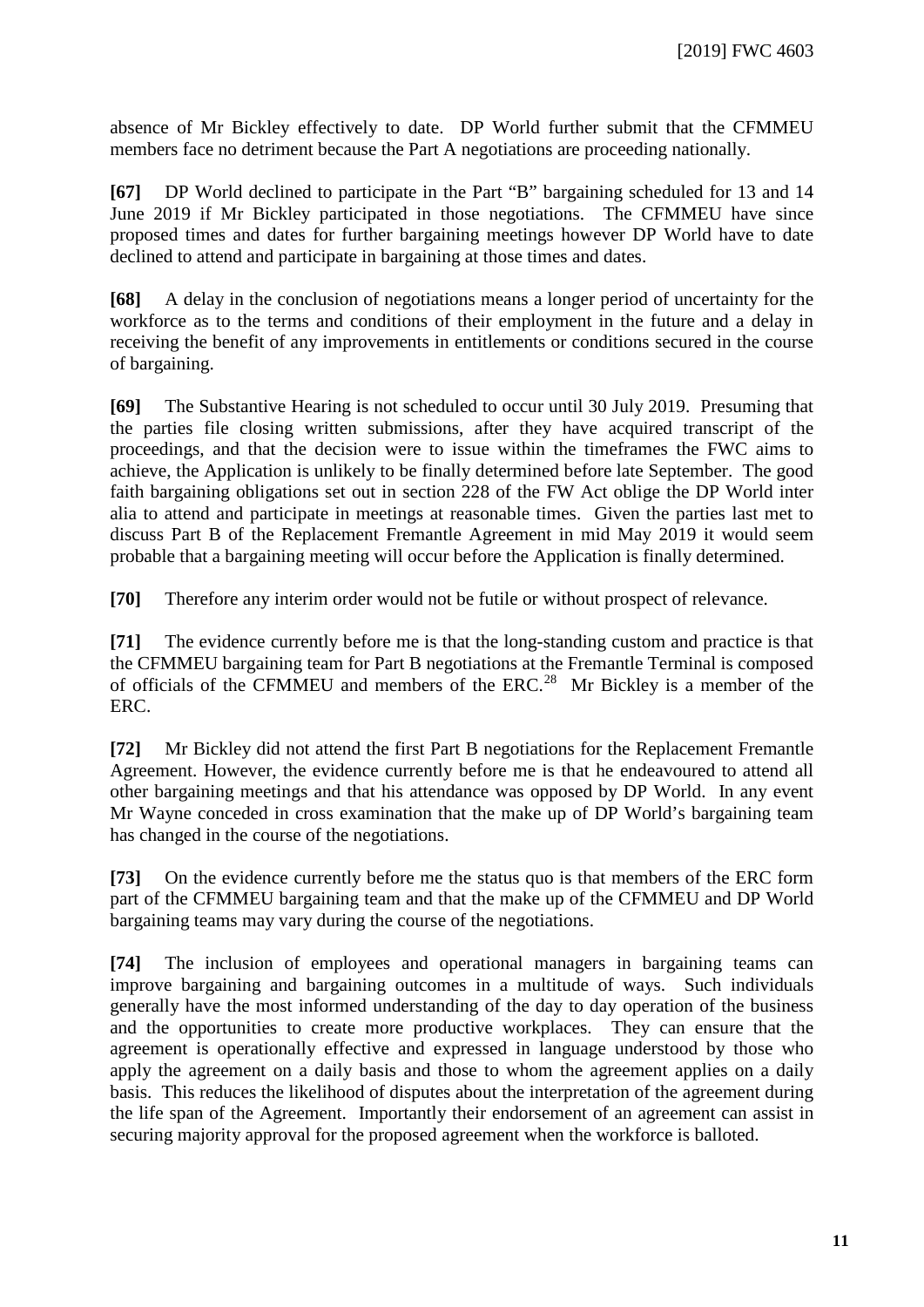**[75]** The prejudice suffered by the CFMMEU if Mr Bickley is excluded from the negotiations is not compensable.

**[76]** There is no submission that the number of members in the CFMMEU bargaining team is compromising the bargaining process or that Mr Bickley is not in a position to make any contribution to the bargaining process.

**[77]** Provided that Mr Bickley is fit to participate in negotiations there does not appear to be any prejudice suffered by DP World if Mr Bickley participates in bargaining pending the outcome of the Substantive Hearing.

**[78]** I am satisfied that the balance of convenience favours the granting of an interim order.

**[79]** I will therefore order that DP World must attend and participate in meetings at reasonable times notwithstanding the attendance of Mr Bickley at those meetings provided that Mr Bickley is medically fit to participate in the meeting.



# DEPUTY PRESIDENT

*Appearances*: *Mr L Edmonds* on behalf of the Applicant. *Mr S Crilly* on behalf of the Respondent.

*Hearing details:* 2019. Wednesday July 3

Printed by authority of the Commonwealth Government Printer

<PR709938>

<span id="page-11-0"></span> <sup>1</sup> [2013] FCA 291 at [24].

<span id="page-11-1"></span><sup>&</sup>lt;sup>2</sup> John Holland Queensland Pty Ltd v Construction, Forestry, Mining and Energy Union [2014] FWC 3583.

<span id="page-11-2"></span><sup>&</sup>lt;sup>3</sup> Exhibit A1at [10].

<span id="page-11-3"></span> $4$  Exhibit A1 at [11] and Exhibit R1 at [5].